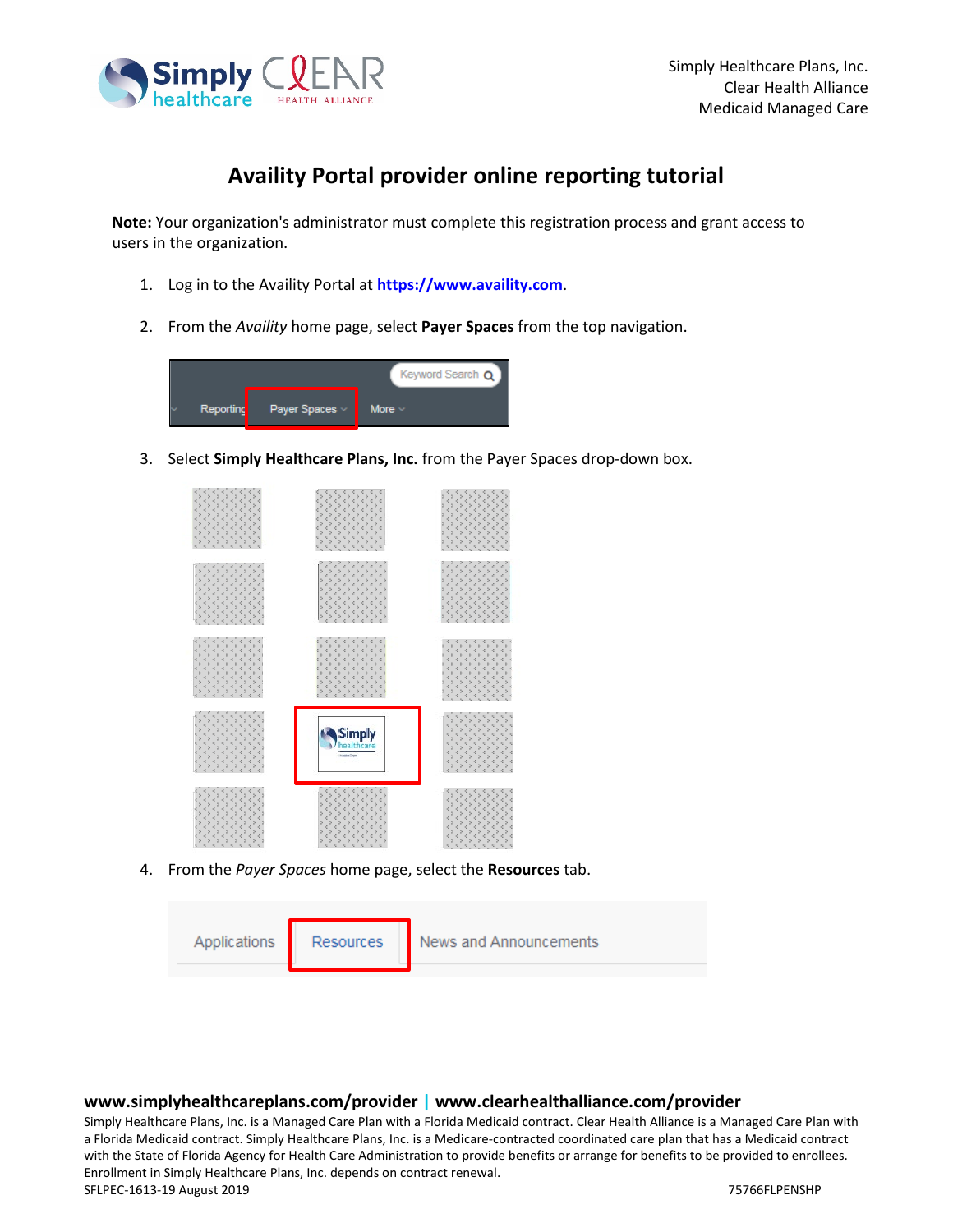5. From the *Resources* tab, select **Provider Online Reporting**.



- 6. Select **I Agree** on the *Disclaimer* page.
- 7. Select your organization from the drop-down box.

| Select an Organization |  |
|------------------------|--|
| is is is is is i       |  |
|                        |  |
| <b>Submit</b>          |  |

8. You will then be redirected and see the message, "Welcome to Provider Online Reporting."

| Home                                                                                              |                                |                                                                                                                                       |  |
|---------------------------------------------------------------------------------------------------|--------------------------------|---------------------------------------------------------------------------------------------------------------------------------------|--|
| Programs                                                                                          |                                | <b>Welcome to Provider Online Reporting</b>                                                                                           |  |
| <b>Report Search</b>                                                                              |                                |                                                                                                                                       |  |
| <b>Contact Us</b>                                                                                 | Welcome                        | <b>Member Panel Listing</b>                                                                                                           |  |
| <b>Notifications</b>                                                                              | <b>Member Panel</b><br>Listing |                                                                                                                                       |  |
| Register / Maintain<br>Organization                                                               | <b>Member Reports</b>          | The Member Listing report is available to providers to view and<br>download a complete list of past and current Medicaid members that |  |
| <b>Maintain User</b>                                                                              | <b>Reports</b>                 | have been assigned to a specific Provider or Group.<br>Select Report Search on the left navigation bar to access your reports.        |  |
| - Register User(s)<br>- Edit User(s)                                                              |                                |                                                                                                                                       |  |
| <b>Helpful Links</b>                                                                              |                                |                                                                                                                                       |  |
| <b>■ Online Resources</b><br><b>EDownload NCQA PCMH</b><br><b>Recognition Attestation</b><br>Form |                                |                                                                                                                                       |  |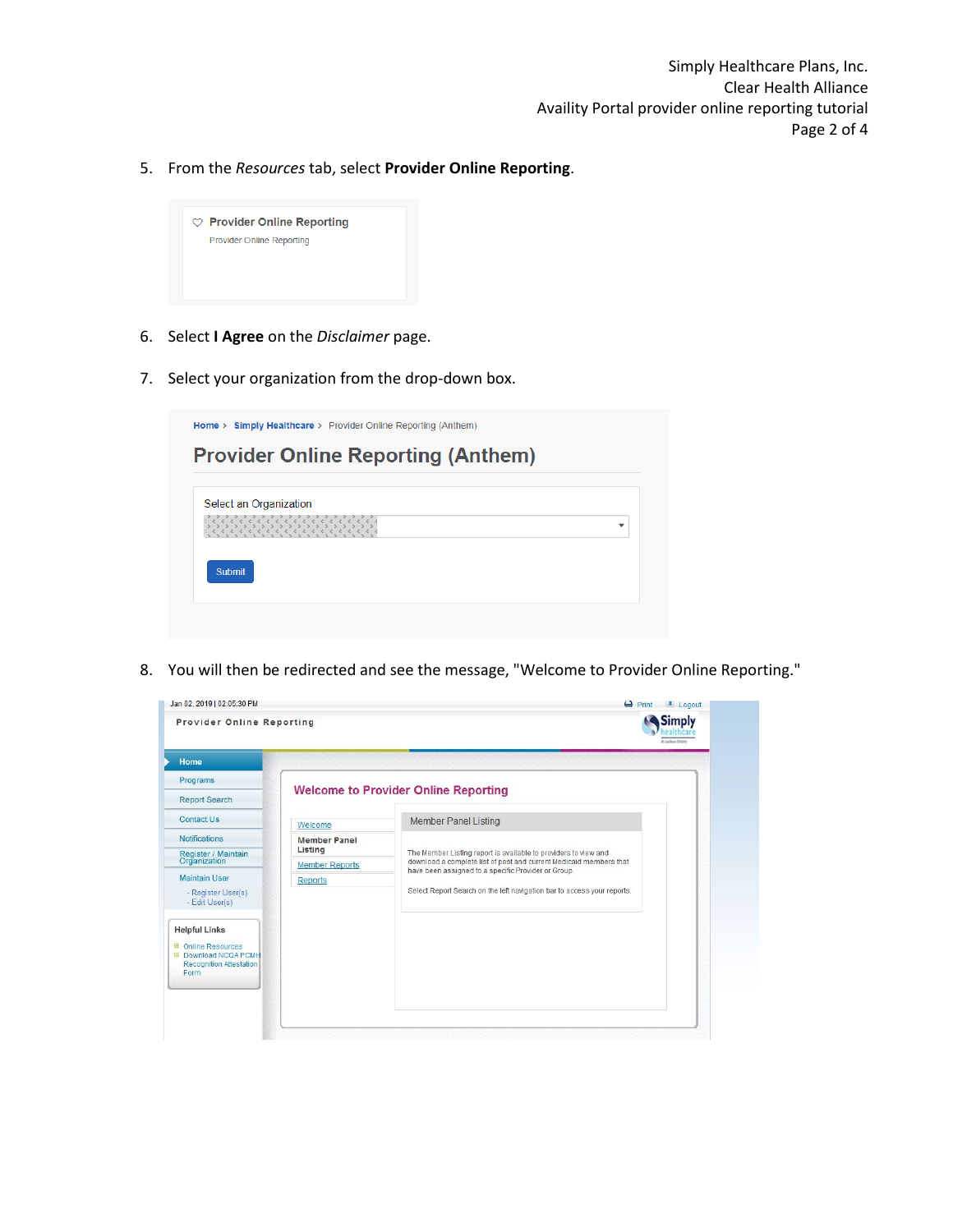- 9. Select **Register/Maintain Organization** to register your organization's tax ID to the applicable program.
- 10. Select **Register Tax ID** to register for the eligible program (member reports or panel listings).

| Programs                                                                                                                  |                                |                                                                                                                         |                |
|---------------------------------------------------------------------------------------------------------------------------|--------------------------------|-------------------------------------------------------------------------------------------------------------------------|----------------|
| <b>Report Search</b>                                                                                                      | Maintain Organization -        | K)<br>$\mathcal{C}_{\mathcal{G}}$                                                                                       |                |
| <b>Contact Us</b>                                                                                                         |                                | The following is a list of programs associated to the organization that are available for registration and maintenance. |                |
| <b>Notifications</b>                                                                                                      |                                |                                                                                                                         |                |
| Register / Maintain<br>Organization                                                                                       | Program and Tax ID Information |                                                                                                                         |                |
| <b>Maintain User</b>                                                                                                      | Program Name                   | <b>Registered Organization Tax ID(s)</b>                                                                                |                |
| - Register User(s)<br>- Edit User(s)                                                                                      | Member Panel Listing           |                                                                                                                         | Edit Tax ID(s) |
| <b>Helpful Links</b><br><b>E</b> Online Resources<br><b>EDownload NCQA PCMH</b><br><b>Recognition Attestation</b><br>Form | Member Reports                 |                                                                                                                         | Edit Tax ID(s) |
|                                                                                                                           | Reports                        | ×.<br>10<br>K)<br>K)                                                                                                    | Edit Tax ID(s) |
|                                                                                                                           |                                |                                                                                                                         |                |

11. Select **Maintain User/Register User(s)** to grant access to users.

| Home                                                                      |                                               |
|---------------------------------------------------------------------------|-----------------------------------------------|
| Programs                                                                  |                                               |
| <b>Report Search</b>                                                      | Register User(s)                              |
| <b>Contact Us</b>                                                         | Select Program:<br><b>Member Reports</b><br>▼ |
| <b>Notifications</b>                                                      |                                               |
| Register / Maintain<br>Organization                                       | Currently there are no users to register.     |
| <b>Maintain User</b>                                                      |                                               |
| - Register User(s)<br>- Edit User(s)                                      |                                               |
| <b>Helpful Links</b>                                                      |                                               |
| Online Resources<br>Download NCQA PCMH<br>Recognition Attestation<br>Form |                                               |